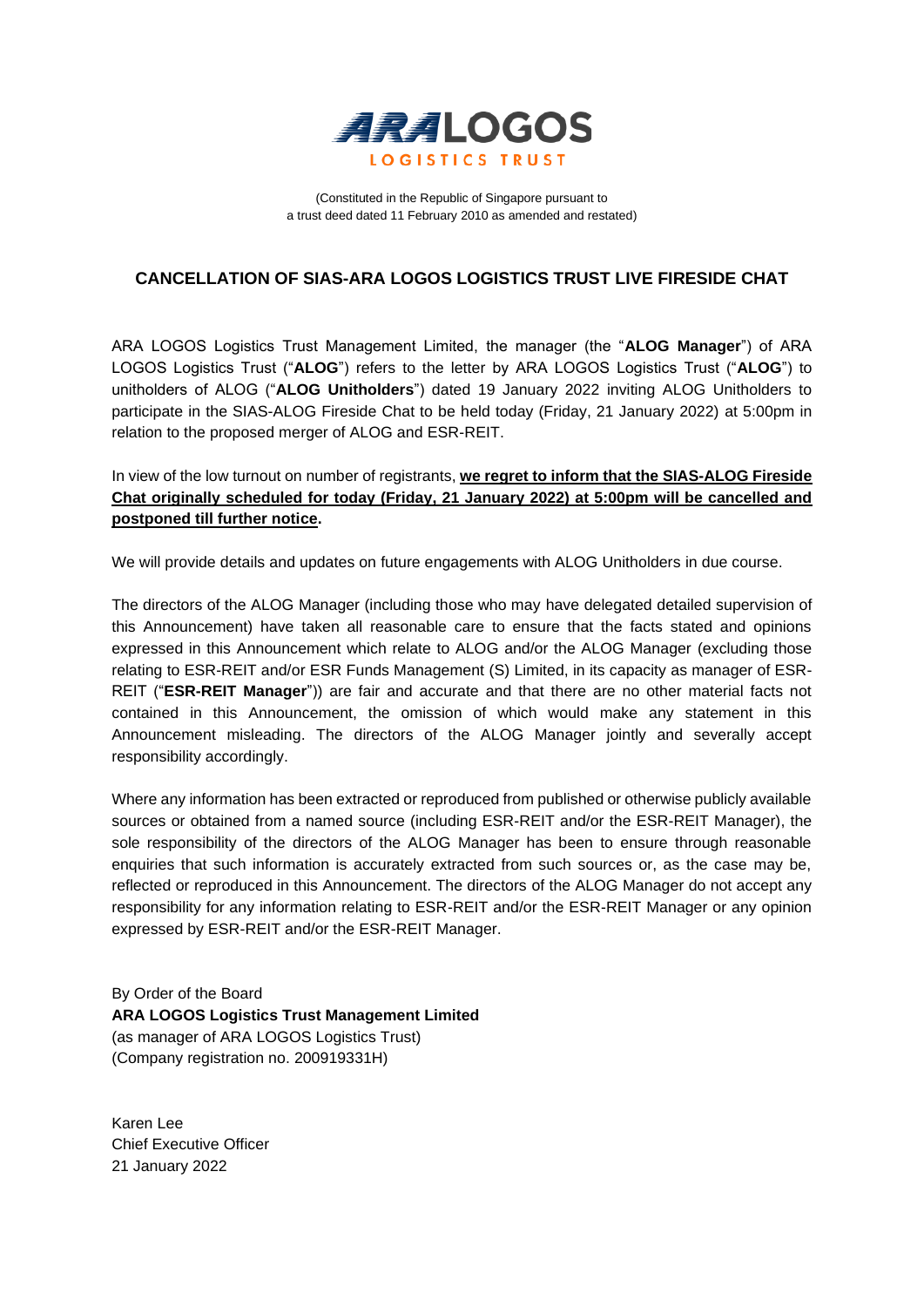## **ABOUT ARA LOGOS LOGISTICS TRUST ("ALOG")**

Listed on the Singapore Exchange on 12 April 2010, ARA LOGOS Logistics Trust ("**ALOG**") is a real estate investment trust ("**REIT**") that invests in quality income-producing industrial real estate used for logistics purposes, as well as real estate-related assets in the Asia Pacific. ALOG is managed by ARA LOGOS Logistics Trust Management Limited.

As at 30 September 2021, ALOG's portfolio comprises 29 high quality logistics warehouse properties strategically located in established logistics clusters in Singapore and Australia as well as 49.5% and 40.0% stakes in the New LAIVS Trust and Oxford Property Fund respectively. The portfolio has a total gross floor area of approximately 1.0 million square metres and is valued at approximately S\$1.8 billion<sup>(1)</sup>.

For more information, please visit https://www.aralogos-reit.com.

## **ABOUT ARA LOGOS LOGISTICS TRUST MANAGEMENT LIMITED**

ALOG is managed by ARA LOGOS Logistics Trust Management Limited (the "**Manager**"), a wholly-owned subsidiary of LOGOS and ARA Asset Management Limited ("**ARA**").

LOGOS is a dynamic and growing logistics specialist with operations across 10 countries in Asia Pacific. LOGOS' shareholders comprise ESR Group and its Founders, John Marsh and Trent Iliffe. LOGOS has circa 9 million sqm of property owned and under development, with a total completed value of over US\$18 billion, across 29 ventures, including ALOG. As a vertically integrated business, LOGOS manages every aspect of logistics real estate, from sourcing land or facilities, to undertaking development and asset management, on behalf of some of the world's leading global real estate investors.

ARA is part of the ESR Group (the "**Group**"), APAC's largest real asset manager powered by the New Economy and the third largest listed real estate investment manager globally. With US\$140 billion in gross AUM, our fully integrated development and investment management platform extends across key APAC markets, including China, Japan, South Korea, Australia, Singapore, India, New Zealand and Southeast Asia, representing over 95% of GDP in APAC, and also includes an expanding presence in Europe and the U.S. We provide a diverse range of real asset investment solutions and New Economy real estate development opportunities across our private funds business, which allow capital partners and customers to capitalise on the most significant secular trends in APAC. With 14 listed REITs managed by the Group and its associates, ESR is the largest sponsor and manager of REITs in APAC with a total AUM of US\$45 billion. Our purpose – *Space and Investment Solutions for a Sustainable Future* – drives us to manage sustainably and impactfully and we consider the environment and the communities in which we operate as key stakeholders of our business. Listed on the Main Board of The Stock Exchange of Hong Kong, ESR is a constituent of the FTSE Global Equity Index Series (Large Cap), Hang Seng Composite Index and MSCI Hong Kong Index.

For more information, please visit [https://www.esr.com,](https://www.esr.com/) [https://www.ara-group.com](https://www.ara-group.com/) and [https://www.logosproperty.com.](https://www.logosproperty.com/)

#### **For enquiries, please contact:**

**ARA LOGOS Logistics Trust Management Limited** Cassandra Seet Senior Manager, Investor Relations Tel: +65 6428 7769 Email[: cassandraseet@ara-logos.com](mailto:cassandraseet@ara-logos.com)

## **DIRECTORS' RESPONSIBILITY STATEMENT**

The directors of the ALOG Manager (including those who may have delegated detailed supervision of this Announcement) have taken all reasonable care to ensure that the facts stated and opinions expressed in this Announcement are fair and accurate and that there are no other material facts not contained in this Announcement,

<sup>1</sup> Portfolio value includes ALOG's 49.5% and 40.0% stakes in the New LAIVS Trust and Oxford Property Fund respectively.